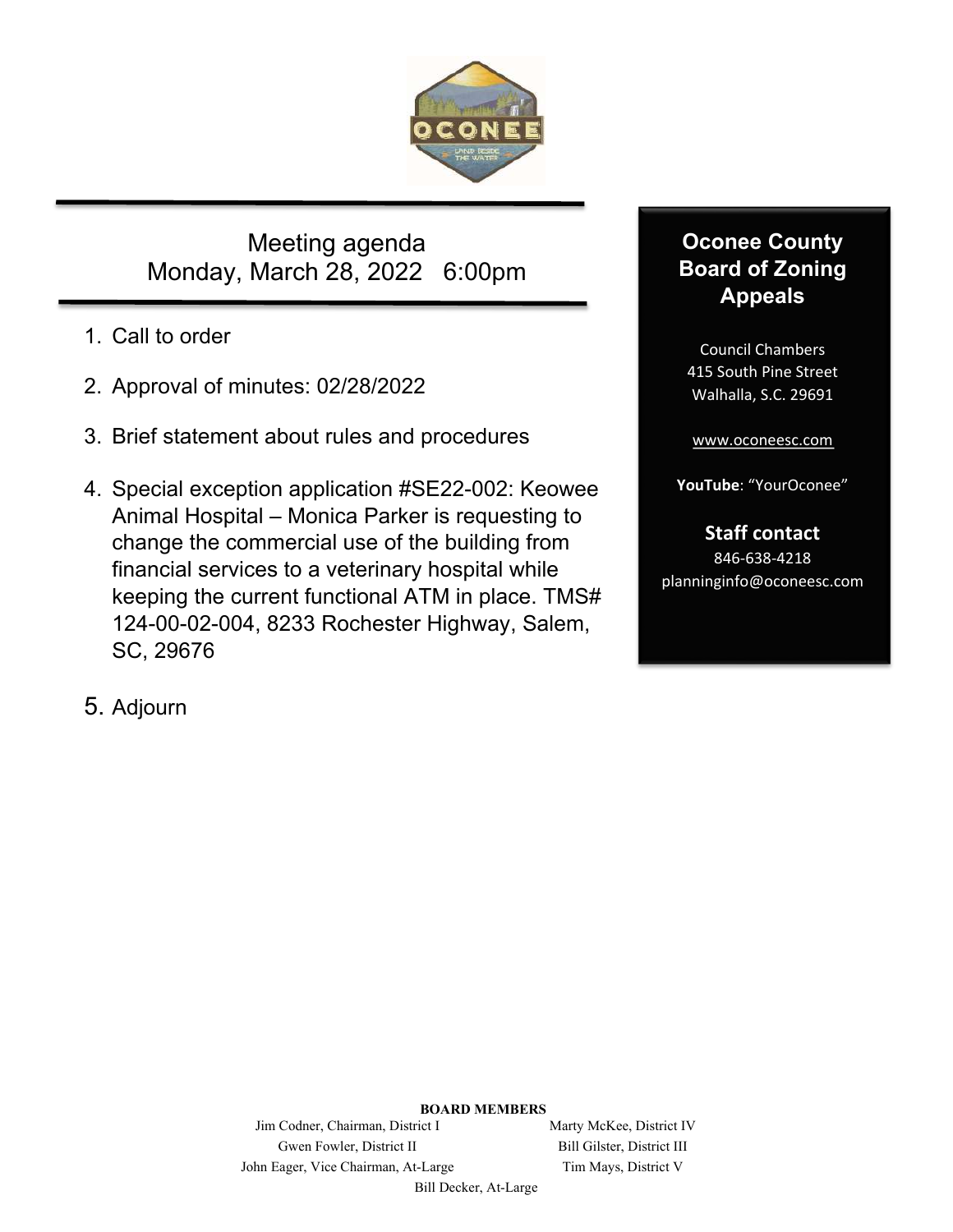# OCONEE COUNTY BOARD OF ZONING APPEALS

415 South Pine Street - Walhalla, SC



TEL (864) 638-4218 FAX (864) 638-4168

## **Minutes** 6:00 PM – February 28, 2022

#### **Members in Attendance**

Gwen Fowler **Tim Mays** Marty Mckee Jim Codner John Eagar Bill Gilster

#### **Staff**

James Coley, Planning Director Vivian Kompier, Senior Planner

#### **Media**

None

**ITEM 1 – Call to order –** Mr. Codner called the meeting to order at 6:00 PM.

**ITEM 2 – Amend agenda** – Mr. Codner made a motion to amend the agenda to add a discussion item to consider supplementing prior minutes. The motion was seconded by Mr. Eagar. Discussion: The minutes approved for November 30, 2022 need to be amended to include pages that were omitted in error. Mr. Codner called for a vote. The motion passed unanimously 6/0.

**ITEM 3 – Amend the minutes from November 30, 2022 –** Mr. Eagar made a motion to amend the minutes from November 30<sup>th</sup> to include two pages that were omitted; seconded by Mr. Mays. No discussion. Mr. Codner called for a vote. The motion passed unanimously 6/0.

**ITEM 4 – Approval of minutes from January 24, 2022 –** Mr. Eagar made a motion to approve the minutes from January  $24^{th}$ ; seconded by Mr. Gilster. Discussion – none. Mr. Codner called for a vote. The motion passed 5/0, with Mr. McKee abstaining.

**ITEM 5 – Brief statement about rules and procedures – Mr. Codner outlined the** proceedings of the meeting going forward:

- Applicant will provide a presentation to state their request (5 minutes).
- Staff will be asked to make any comments regarding the request.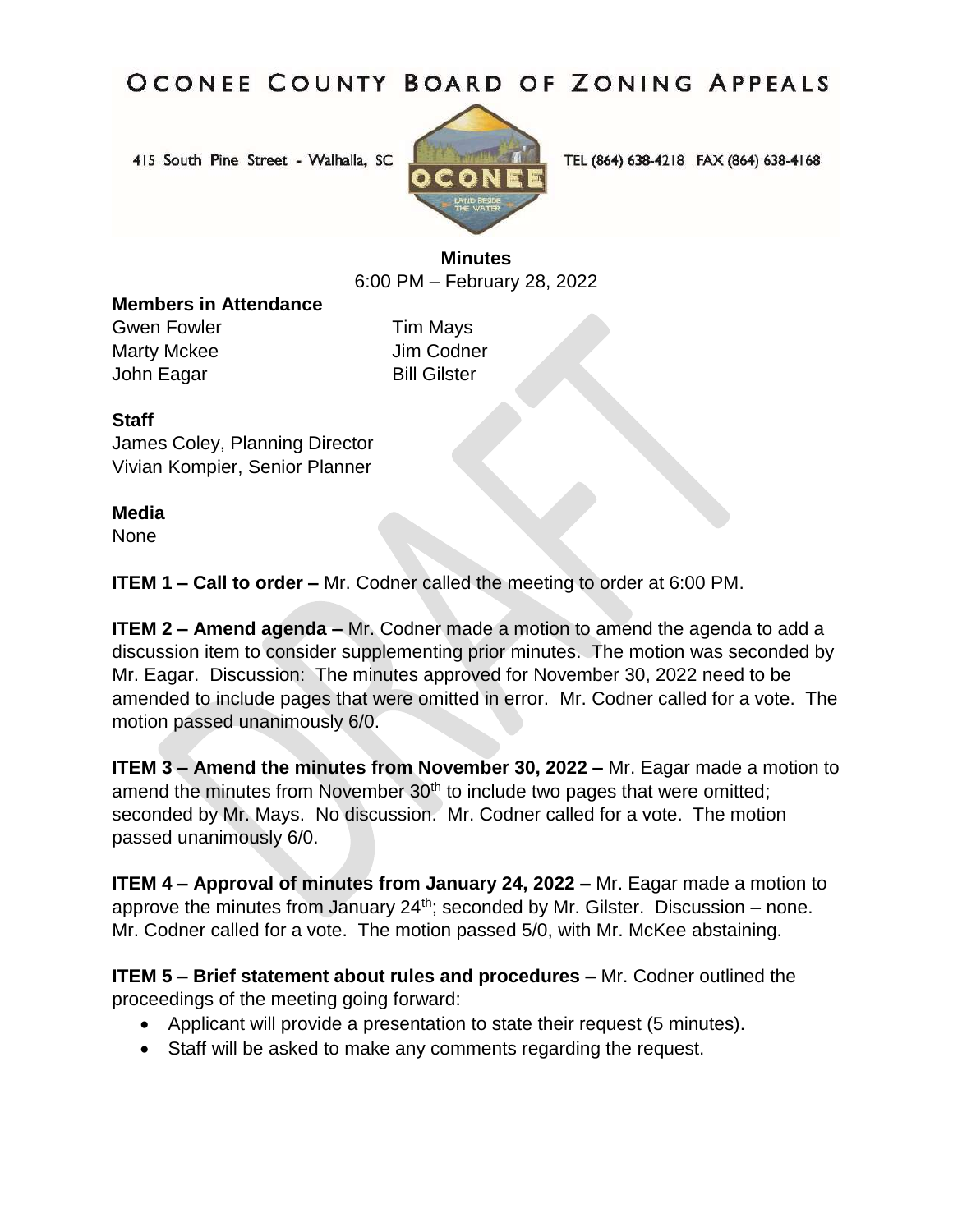- The public is allowed to voice their approval or opposition to the proposed. Please do not repeat opinions that have already been stated into the record (3-5 minutes).
- Applicant rebuttal
- Board members will discuss in detail.
- Votina

**ITEM 6 – Variance application #VA21-015: Property owner Jeff Brown is requesting a 5' variance from the 25' required setback for new construction of a man cave and 2-car garage. TMS #039-01-02-035 with an address of 414 Ivorybill Way, Salem, SC 29676.**

**Applicant's opening statement and provision of evidence:** Mr. Brown presented his application giving details of the lot, the home, the plans for remodeling, lack of information regarding the required setbacks at the time of purchase and design stage of remodel, and a private drive that terminates perpendicularly on their lot. Mr. Brown noted that the setbacks and septic tank requirements compress the buildable area on the lot.

## **Public Comment:**

- Kristi Bishop, Representative of the Property Owners Association Ms. Bishop stated the POA would agree to grant the 5' variance. Ms. Bishop confirmed that this type of request has been allowed in the past.
- Jacci Brown, co-owner of subject property stated she believes granting of variance will solve parking issues and improve emergency vehicles access.

#### **Applicant rebuttal:** None

#### **Staff comments:**

 Mr. Coley – stated that it is the Department's view that there is a 25' front setback and that the application is valid and they have with no issues with the request.

#### **Board questions and discussion:**

- It was established that the existing structure is not in the 25' setback.
- There was clarification of the placement of the proposed garage and the positive impact it will make on the property.
- It was noted that there was no stated opposition to the variance.

## **Consideration of VA21-015:**

- 1. There *are* extraordinary and exceptional conditions pertaining to the particular piece of property:
	- a. Motion Mr. Eagar made a motion, seconded by Mr. Mays. No discussion.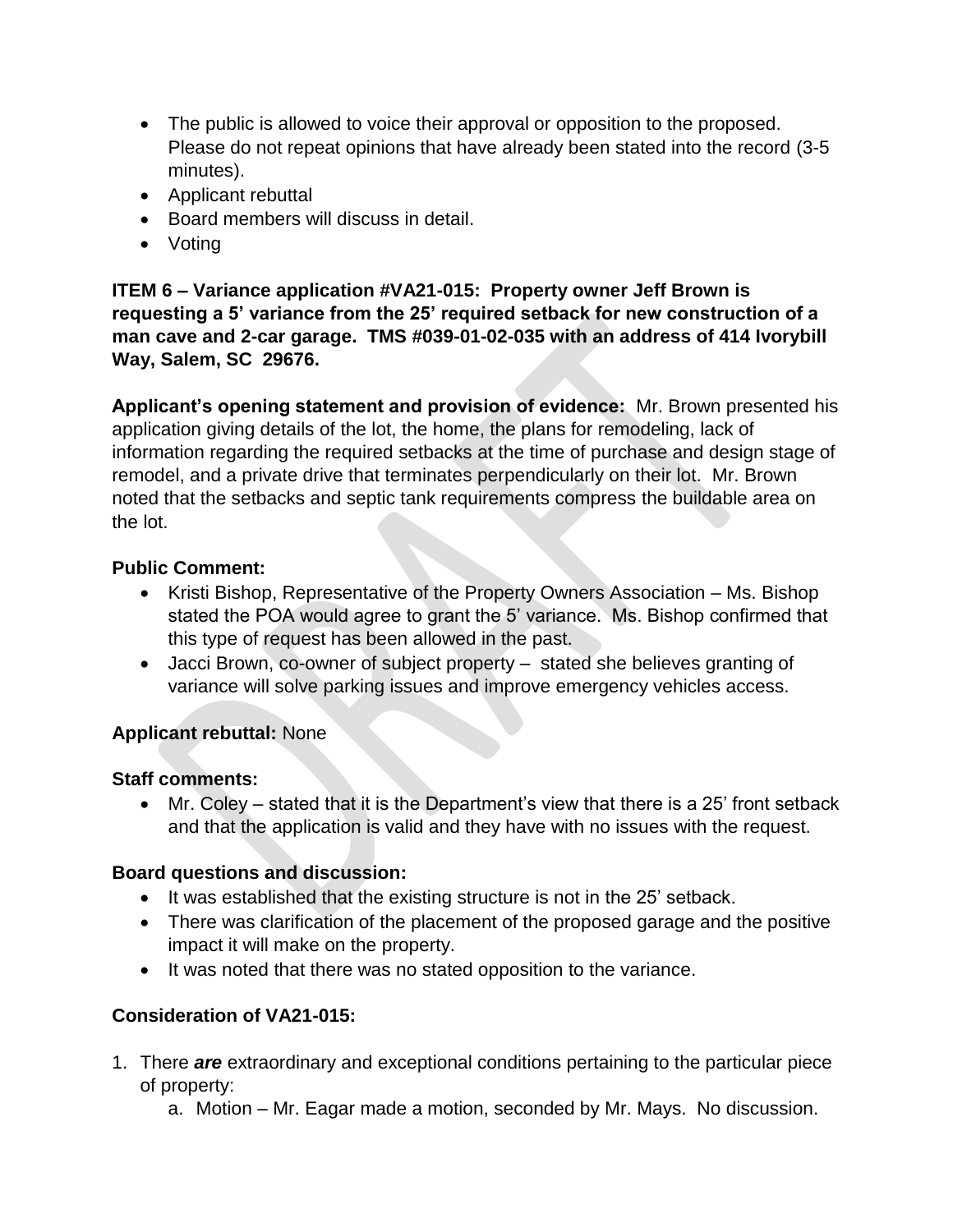b. Vote

| In-tavor | osea |
|----------|------|
| h        |      |

Mr. Codner noted that the criterion passed.

- 2. These conditions *do not* generally apply to other property in the vicinity:
	- a. Motion Mr. Eagar made a motion, seconded by Mr. McKee. No discussion.
	- b. Vote

| In-favor | <b>Opposed</b> | <b>Abstention</b> |
|----------|----------------|-------------------|
|          |                |                   |

Mr. Codner noted that the criterion passed.

- 3. Because of these conditions, the application of this chapter to the particular piece of property *would* effectively prohibit or unreasonably restrict the utilization of the property; and
	- a. Motion Mr. Eagar made a motion, seconded by Mr. McKee. Brief discussion followed.
	- b. Vote

| In-favor | Opposed | <b>Abstention</b> |
|----------|---------|-------------------|
|          |         |                   |

Mr. Codner noted that the criterion passed.

- 4. The authorization of a variance *will not* be of substantial detriment to adjacent uses or to the public good, and the character of the district will not be harmed by the granting of the variance.
	- a. Motion Mr. Eagar made a motion; seconded by Mr. McKee. No discussion.
	- b. Vote

| In-favor | )pposed | <b>Abstention</b> |
|----------|---------|-------------------|
|          |         |                   |

Mr. Codner noted that the criterion passed.

- 5. Mr. Codner asked Based on the evidence presented to the Board, do I hear a motion that the proposed variance be **Approved.**
	- a. Motion Mr. Eagar made a motion; seconded by Mr. Mays. No discussion.
	- b. Vote

| In-favor | Opposed | <b>Abstention</b> |
|----------|---------|-------------------|
|          |         |                   |

Mr. Codner noted that variance request was approved.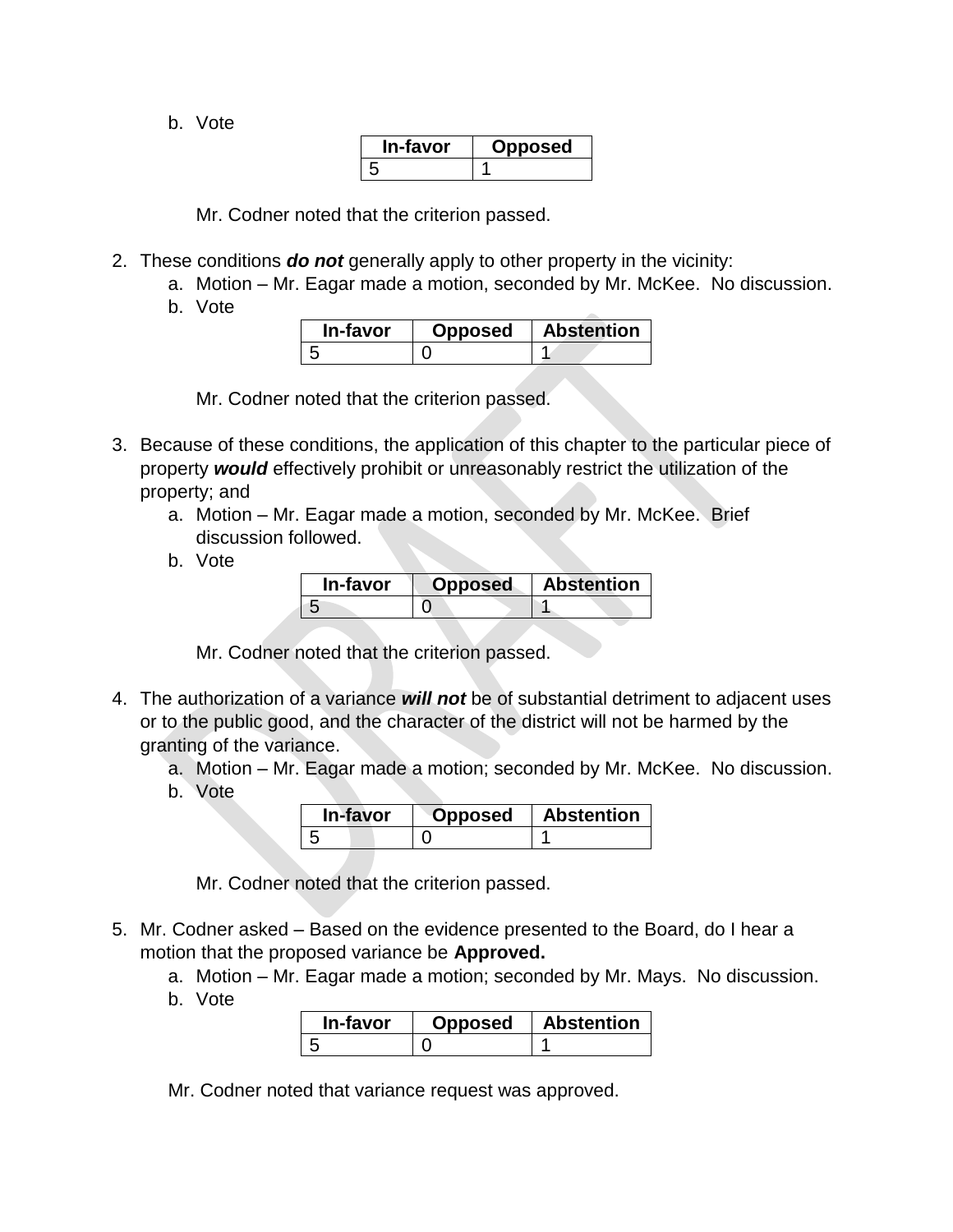**ITEM 7 -** Special exception application #SE22-001: Jocassee Lake Tours – Kay **Wade is requesting an addition to a Board Order dated July 30, 2018 for a nonresidential parking area for Jocassee Lake Tours guests. TMS #038-00-01-005, a non-addressed parcel with the closest address of 112 Francis Falls Drive, Salem, SC 29676**.

**Applicant's opening statement and provision of evidence:** Kay and Brooks Wade presented their application, providing details of the mission of their business, popularity of Devil's Fork State Park and the commercial enterprises that create parking challenges, the history of the 2018 Board Order, changes by the Park Service's parking regulations, safety concerns, and their plan to address the issues and concerns.

**Board questions:** Mr. and Mrs. Wade answered questions from the board:

- Confirmed the Wade's existing parking lot is grass
- Addressed drainage concerns of rainwater runoff and erosion
- Spoke to how other commercial businesses at the park handle their parking
- Clarified the details, specifically the days of the week and months of the year, of the request

#### **Staff comments:**

 Mr. Coley stated that this request does not affect the previous Board Order and confirmed that this is a commercial project inside the Jocassee Lake Overlay requiring a special exception.

#### **Public comment:**

- Sherrie Cobb, citizen expressed her opposition to the special exception request. She stated that the Wades began operating outside of the special exception they were granted in 2018 when the Park Service changed the parking rules and is worried that if granted the current special exception, they will not abide by the parameters. She believes that they are before the Board now only because of her persistence. Ms. Cobb presented pictures in support of her claim that Jocassee Lake Tour customers are damaging her property which is adjacent to the parking lot. Mr. Codner asked if the special exception was followed to the letter of the law, would Ms. Cobb still have issue. Ms. Cobb said she would, as the nuisance and evasion of privacy has become too much.
- Debbie Sewell, citizen expressed her opposition to the special exception request. Ms. Sewell reminded the Board that the subject property is in the Lake Overlay which was created to protect against this type of issue. She stated that if the special exception is approved it should come with the conditions of strict compliance to the order and an installation of screening to conceal the parking lot.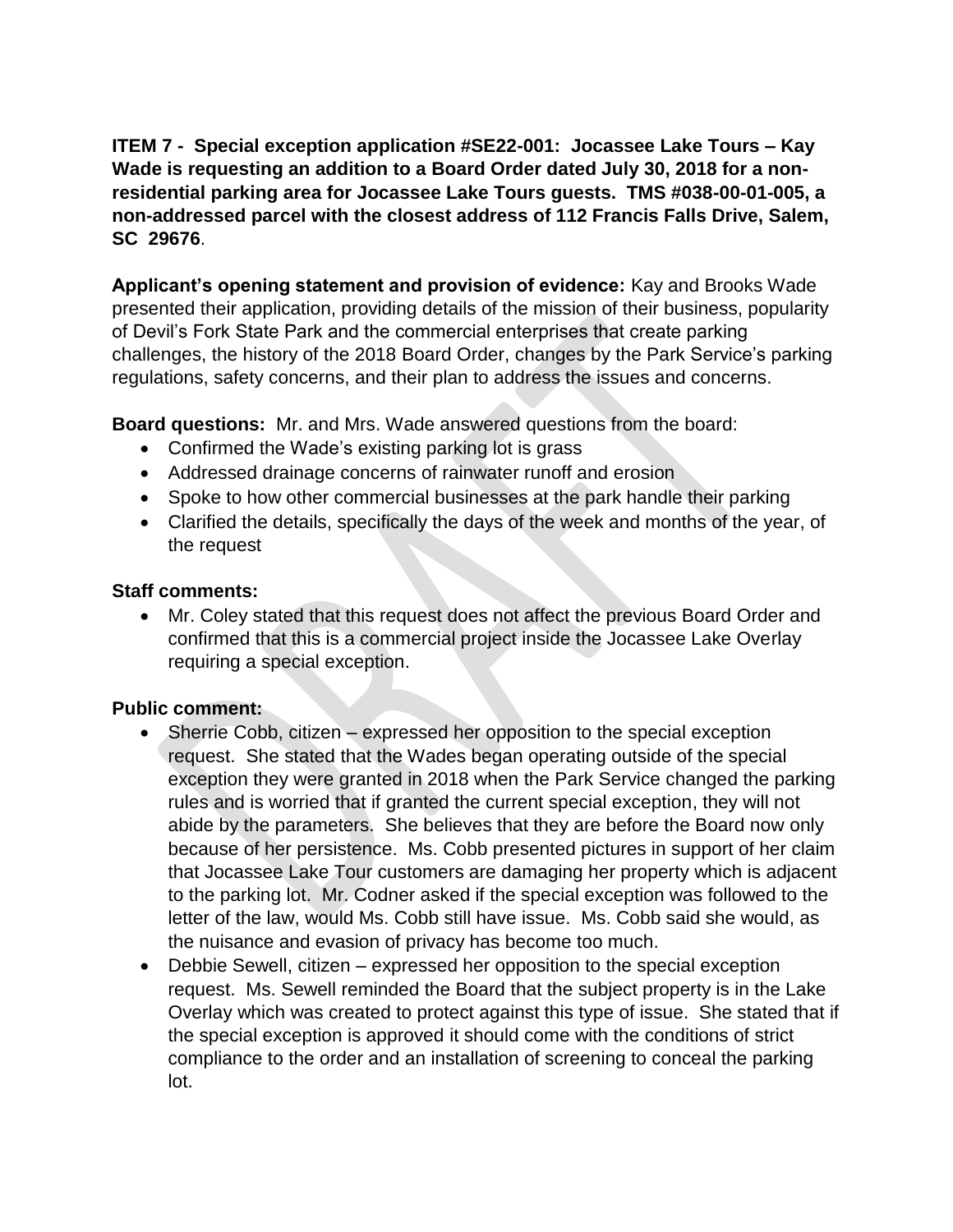• Ken Sloan, President / CEO, Visit Oconee Tourism Board – expressed his support of the special exception request. He spoke to the popularity of Devil's Fork State Park, the issues of parking, and the value of Lake Jocassee Tours to the stewardship of Lake Jocassee.

**Applicant rebuttal:** The Wades addressed the issues identified during public comment, including boat trailers in the lot, people wandering around in the lot, cars being in the lot past 5:30 PM, the smell from porta-potties, individuals sleeping in the parking lot, and the proposed screening. When asked by the Board, Ms. Wade clarified their business hours. Ms. Cobb added that the Wades also offer moonlight tours and private tours that do no fall within the stated hours. With regards to the living screen, Ms. Cobb added that the Wades have asked her to supply the water for the plantings. Ms. Wade addressed Ms. Cobb's statements. When pressed by the Board, Ms. Wade stated that the hours for the parking lot would be 7:00 AM to 6:30 PM. Mr. Coley answered questions regarding the enforcement of the special exception if approved.

Mr. Codner read an email in opposition of the special exception from citizen Joe Beckert. Mr. Codner also stated the Board received a large number of emails in support of the special exception, noting that they were uniformly from people outside Oconee County. The Wades disagreed with that labeling, stating that many were from Oconee.

**Board discussion:** There was a discussion among Board members that included, but was not limited to, the intent of the Lake Overlay, the concern expressed by the adjoining property owners, the need for conditions be placed on the exception regarding the hours of operation and need to establish a buffer/screen, the negative impact on the eco-system at Lake Jocassee and the Board's responsibility to protect the lake through the Overlay designation, use of porta-potties, the fact that the exception is being requested for the possibility of a future need, and the option of working with other businesses on sharing parking space and/or shuttle services.

- 1. In accordance with the comprehensive plan and is consistent with the spirit, purposes, and the intent and specific requirements of this chapter, to include the definition and intent of the district in which the special exception is being requested:
	- a. Motion Mr. Eagar made a motion in the affirmative, seconded by Mr. Mays. A brief discussion followed.
	- b. Vote

| `-ravor | posed |
|---------|-------|
| ห       |       |

Mr. Codner noted that the criterion passed.

2. In the best interests of the County, the convenience of the community and the public welfare: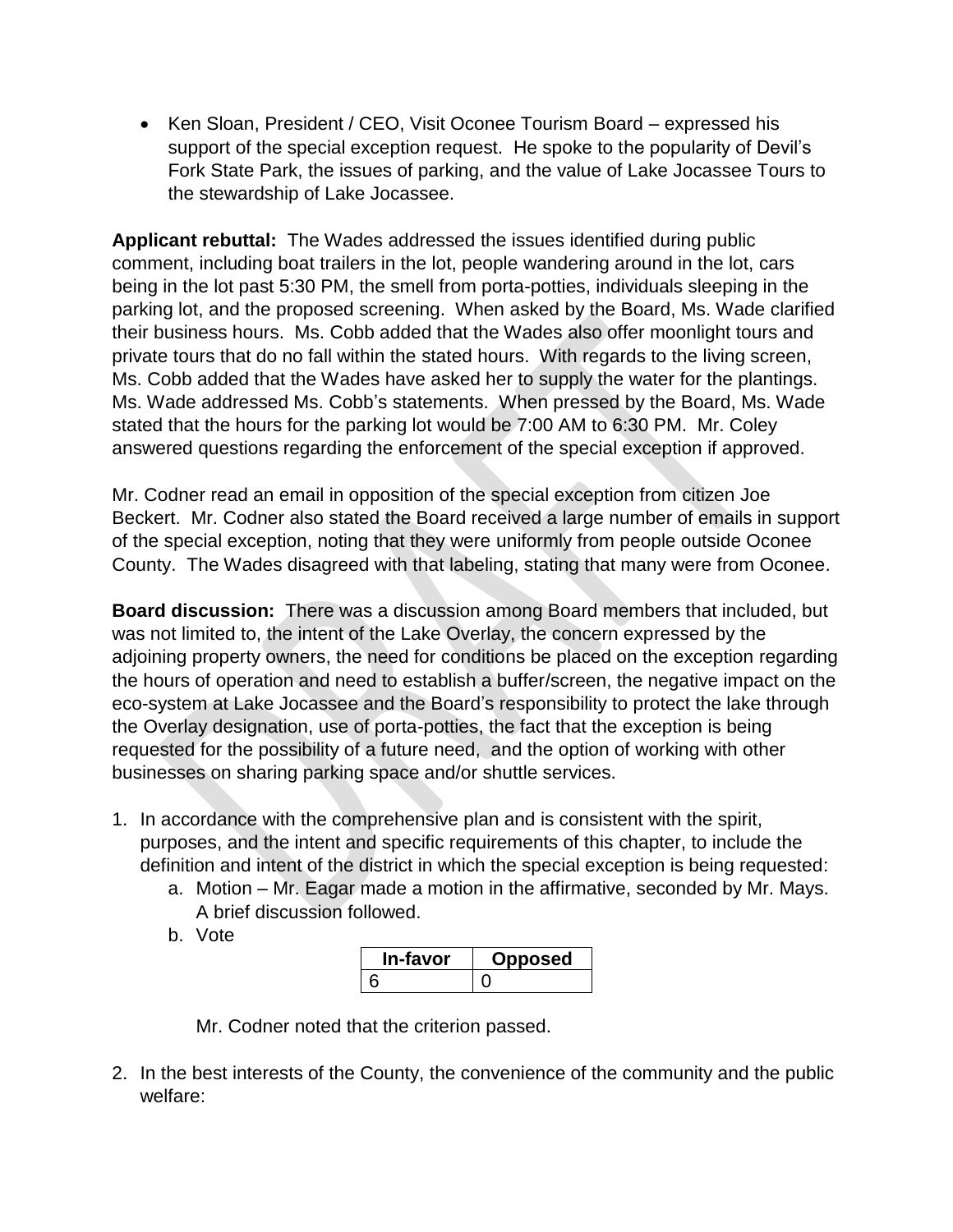- a. Motion Mr. Eagar made a motion in the affirmative, seconded by Mr. Gilster. A discussion included, but was not limited to, the balance between the welfare of the public and the detriment to private property owners, possibility of conditional approval for a trial period, and timeframes for the installation of the proposed screening.
- b. Vote

| In-favor | posed |
|----------|-------|
|          |       |

Mr. Codner noted that the criterion failed.

- 3. Suitable for the property in question, and designed, constructed, operated, and maintained so as to be in harmony with appropriate in appearance to the existing or intended character of the general vicinity:
	- a. Motion Mr. Eagar made a motion in the affirmative, seconded by Mr. Gilster. A brief discussion followed.
	- b. Vote

| In-favor | Opposed |
|----------|---------|
|          |         |

Mr. Codner noted that the criterion passed.

- 4. Suitable in terms of effects on highway traffic, parking and safety with adequate access arrangements to protect streets from undue congestion and hazards.
	- a. Motion Mr. Eagar made a motion in the affirmative; seconded by Mr. Mays. A brief discussion followed.
	- b. Vote

| In-favor      | posed |
|---------------|-------|
| $\mathcal{D}$ |       |

Mr. Codner noted that the criterion passed.

- 5. Mr. Codner asked Based on the evidence presented to the Board, do I hear a motion that the proposed special exception be **Denied.**
	- a. Motion Mr. Eagar made a motion; seconded by Ms. Fowler. No discussion.
	- b. Vote

| n-tavor | osed |
|---------|------|
|         |      |

Mr. Codner noted that the special exception was denied.

**Item 8 Adjourn –** Mr. Eagar made a motion to adjourn; seconded by Mays. Mr. Codner called for a vote. Motion passed unanimously 6/0.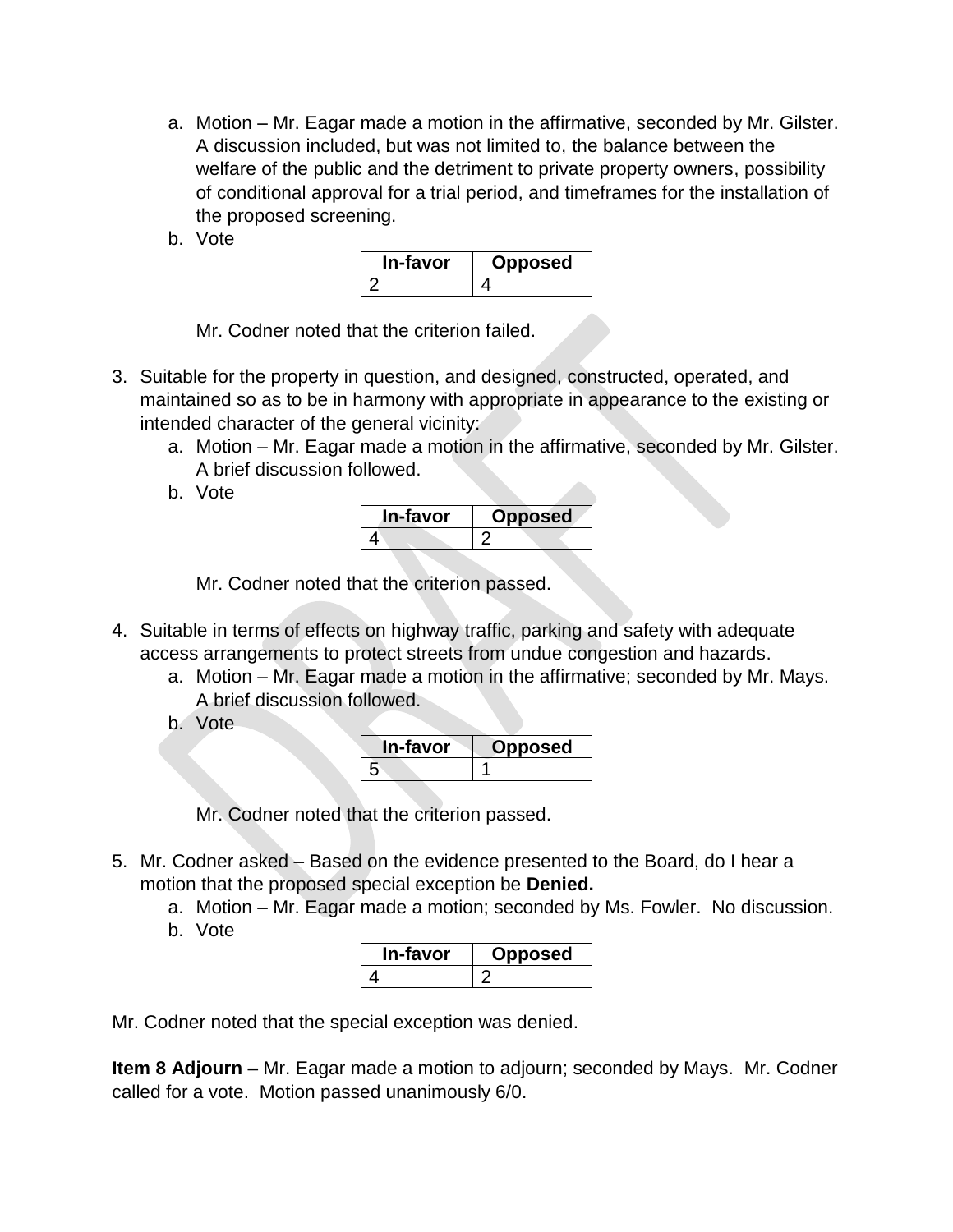

Sec. 38-10.9. - Community commercial district (CCD). **Title: Community commercial district.** 

124-05-03-031  $0.209$ Ac 124405-03-060 52 0.174 Ac 12405-03-029 51 0.224 Ac 12446-06-028 С 0.244Ac **Estreamers** 

 $Q$   $Q$ 

M

ഓ

88

Definition: Those areas well suited to supporting low intensity commercial activity centered around providing service to the  $\mathcal{P}_{\mathcal{O}_{2}}$ adjacent community.

Intent: This district is intended to protect rural areas, while allowing for the development of commercial and business establishments that are low intensity and provide basic goods and services to the surrounding community.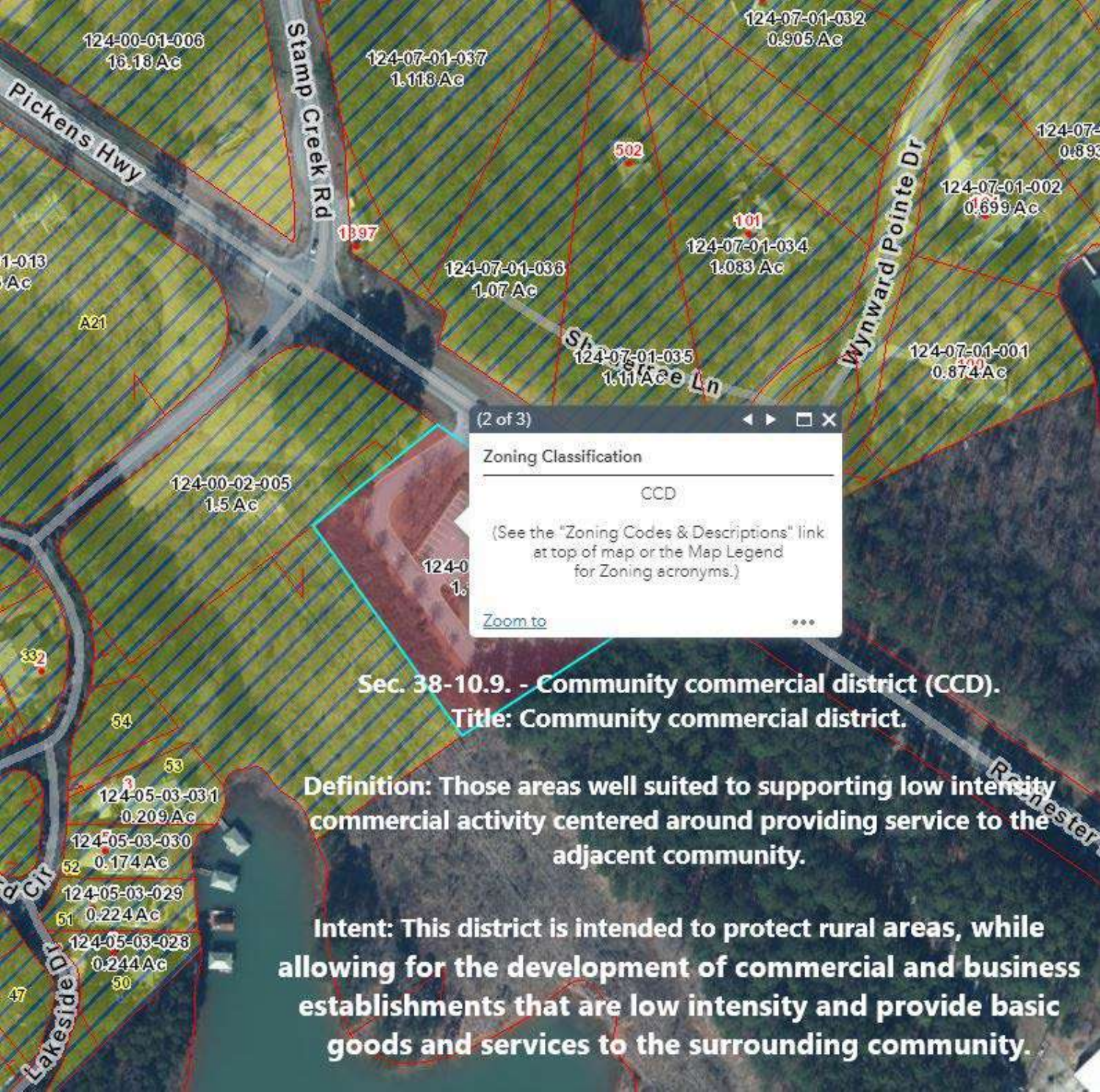

#### Keowee Key Property Owners' Association, Inc.

March 15, 2022

Dr. Monica Parker 602 Safe Harbor Circle Salem, SC 29676

Dr. Parker,

This letter shall serve as confirmation that Keowee Key Utility Services, Inc. will provide water and sewer service to the property located at 8233 Rochester Highway, Salem, SC 29676. We look forward to providing this service, and hope the Oconee County Board of Zoning Appeals will approve the Special Exception Application #SE22-002.

Please do not hesitate to contact me if you have any questions.

Regards,

Kevin N. McCracken **Community General Manager**